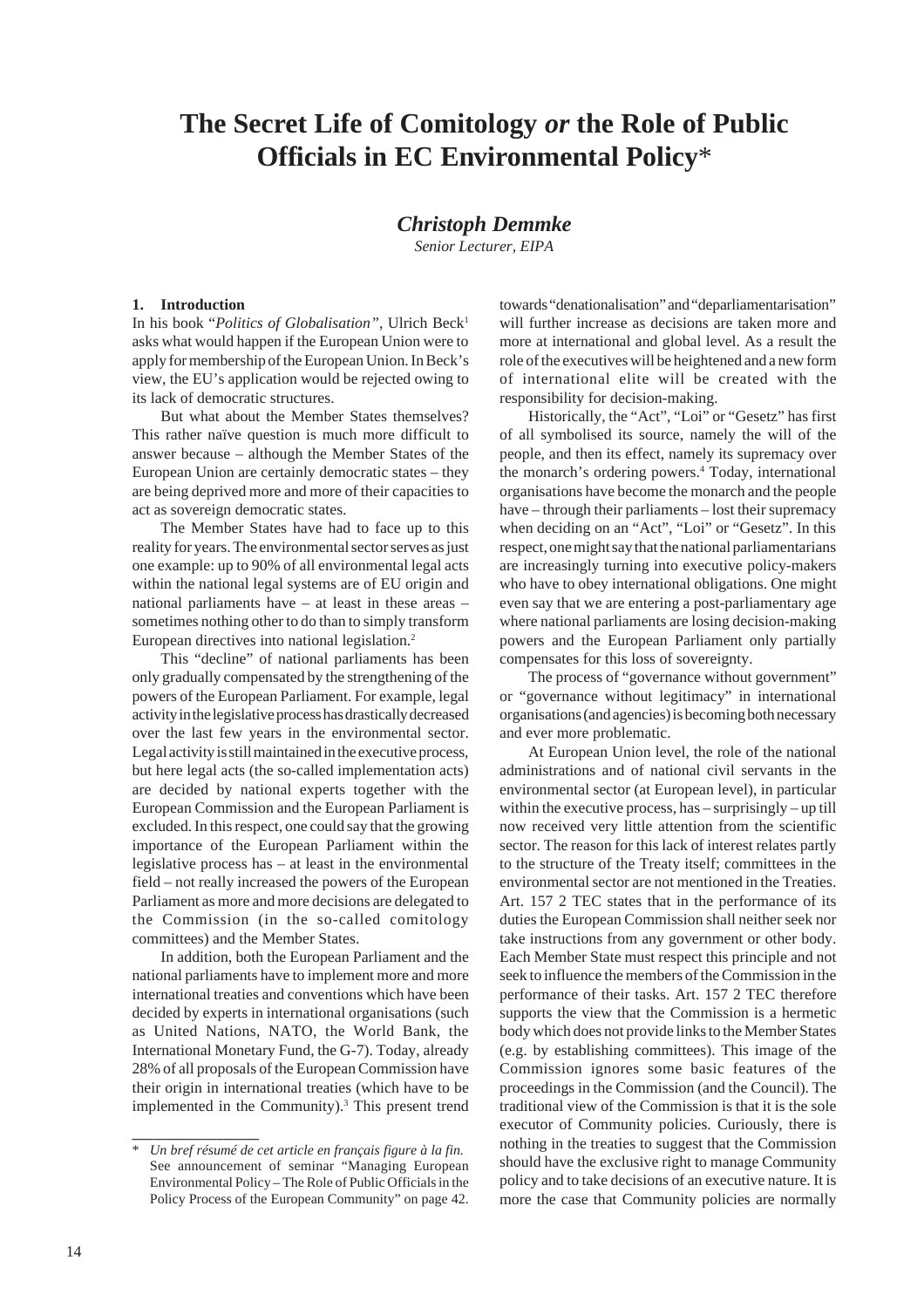managed by the Commission under powers conferred by secondary legislation adopted by the Council and delegated to the Commission under Art. 145 3 TEC.

As regards the Council, Art. 145 TEC stipulates that it shall "have power to take decisions". The Council is therefore widely understood as being the legislative body of the EC. This presumption is misleading. In reality, the Council is the main source of legislation but it also exercises executive powers (and is a more or less permanent negotiating forum in which, below the level of a Ministers meeting, Coreper and working party meetings create a spirit of multinational cooperation).

Over the last few years there has been a significant trend, particularly within the European Union, towards a mutual interweaving, intermixing, interlinking and merging between the national and Community levels.<sup>5</sup> Particularly at Community level, the political decisionmaking process is becoming ever more labyrinthine, as it were, and decisions are increasingly the result of negotiations within informal or formalised networks. In 1997, 10950 meetings (an increase of 1.3% on the previous year) were organised by the European Institutions and other European bodies. The Joint Interpreting and Conference Service provided 138,000 interpreter days (9% more than in 1996).<sup>6</sup> The multilevel interaction of civil servants from national and international administrations has thus reinforced the trend towards the "sharing" or "fusing" of powers between bureaucrats and politicians.<sup>7</sup>

In an increasing number of areas, national civil servants are becoming involved in expert committees of the Commission who advise the Commission in preparing proposals (within the legislative process), working groups of the Council (composed of civil servants) whose task is to prepare the meetings of COREPER and the Council of Ministers (within the legislative process) and comitology committees whose task is to implement (within the executive process) the legal acts decided upon by the Council or by the Council and the Parliament.<sup>8</sup> In the environmental sector, there are approximately 100 consultative committees composed of national civil servants and other experts assisting the Commission in shaping proposals put to the Council.<sup>9</sup> It is difficult to create an exact picture as to the number of expert committees of the Commission and their activities in the environmental sector. The Commission differentiates between 5 special committees created by legal act, 65 permanent expert groups of the Commission and 35 ad-hoc expert groups. With respect to this differentiation, it is worth mentioning that in the *Anglopharm* case,<sup>10</sup> the Court announced its dissatisfaction with the fact that the Commission insists on using its right to decide whether or not to consult advisory expert groups. The Court stated that the drafting and adaptation of Community rules is founded on scientific and technical assessments which must themselves be based on the results of the latest international research. In carrying out such assessments, the Commission should therefore consult experts on

scientific and technical issues because neither the Commission nor the comitology committees, which generally comprise representatives of the Member States, are in the position to carry out the type of assessment required. According to the Court, this means that the consultation of expert groups may be mandatory in some cases to ensure that measures adopted at Community level are both necessary and adapted to the objective of protecting human health as pursued by the legislative act in question.

The object of this article is *not* to describe the Comitology decision 87/373/EEC or to explain the different committee procedures as this has already been done elsewhere.<sup>11</sup> The intention is more to look into the "daily life" of the comitology committees from the point of view of a national civil servant and to analyse their working methods, rules of procedure, style of negotiation and composition. There will be a critical assessment of the comitology committees in the environmental sector in terms of their efficiency and effectiveness, and against the background of the discussions on the democratic deficit in the EU. The article will conclude with some realistic proposals as to how the comitology system can be reformed.

#### **2. "Comitology" in the Environmental Sector**

In EC environmental law an initial distinction should be made between the approximately 130-150 legal acts of the Council and the amending acts of the Council (or the Council and the Parliament) within the official legislative procedure and the approximately 100 implementation acts of the Commission and the Council within the executive procedure (on the legal basis of Article 145, third indent and the Comitology decision 87/373/EEC of July 1987).<sup>12</sup>

The spectrum of executive measures set up by the implementation acts covers:

- adaptation to technical progress, mainly by amending the annexes (for example Council Directive 91/676 concerning the protection of waters against pollution caused by nitrates from agricultural sources; Directive 94/67 EC on the incineration of hazardous waste);
- the evaluation of standards and substances and the establishment of lists (Directive 94/62/EC on packaging and packaging waste);
- approval of funds (in the case of the LIFEcommittee, Art. 13 of Regulation 1973/92 of 21 May 1992, modified by 1404/96);
- rule-making activities of an abstract general type (for example plans on how to protect the Community's forests from pollution, Commission Regulation 836/94 of 13 April 1994);
- decisions regarding the lifting of import bans or the fixing of quotas for substances and stipulations for the use of certain substances (to be put on the market) (Regulation 3093/94 on substances that deplete the ozone layer);
- collection of data (Council Directive 92/43 on the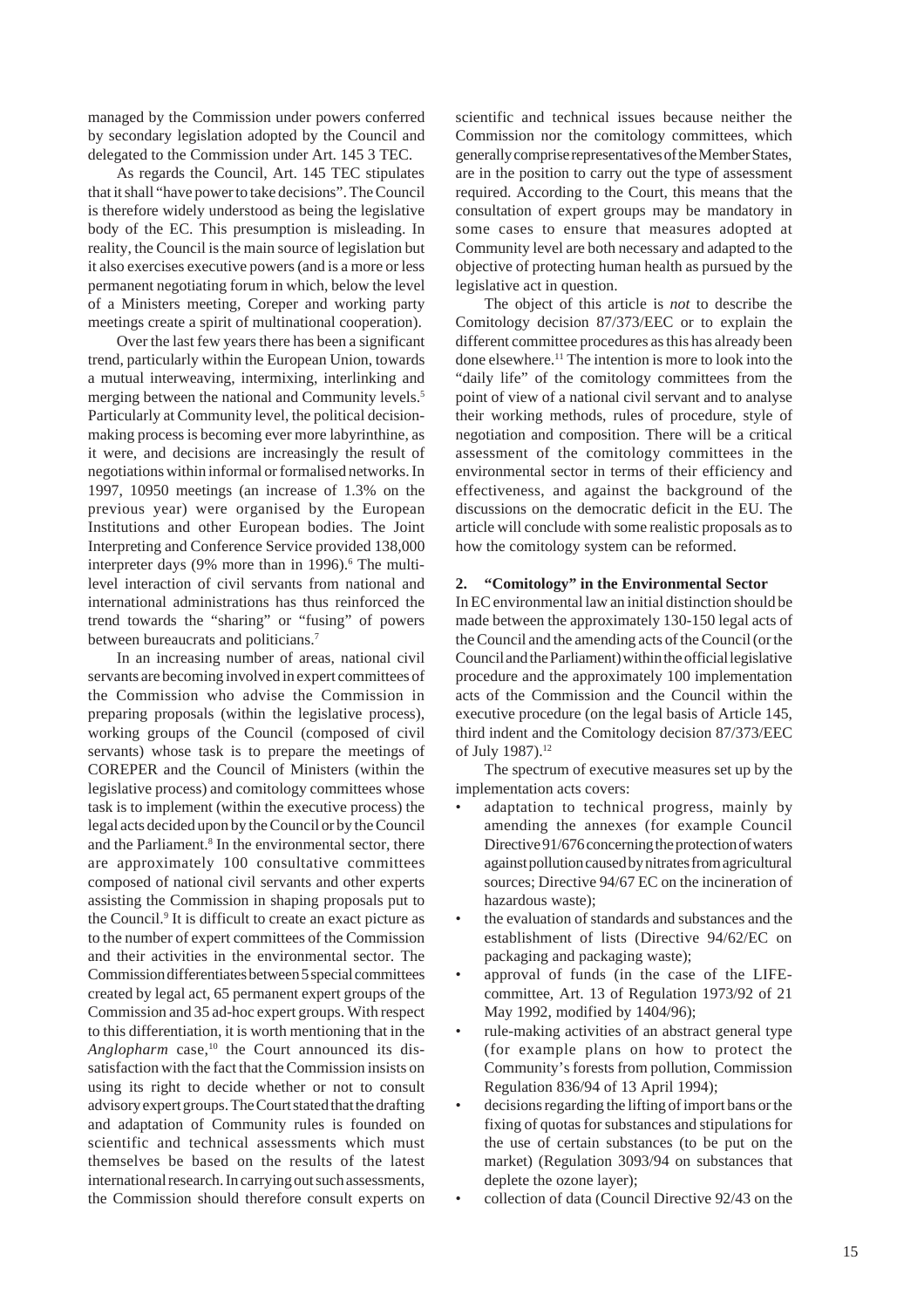conservation of natural habitats and of wild fauna and flora).

According to the budget, the total number of comitology committees in the environmental sector has increased from 0 in 1975 to 17 in 1985 and 34 in 1998. However, Directorate-General XI itself lists 36 comitology committees, of which 20 were active in the year 1995.13 Among the different comitology committees one can differentiate between advisory committees, management committees (Type IIa or Type IIb) and regulatory committees (Type IIIa or Type IIIb). The relationship between the Member States' officials within these committees and the European Commission is different in each of the three committees and the five procedures.

- Within an *advisory committee*, the Commission only has to take the opinion of the committee "into utmost consideration" before it implements its draft measure.
- Within a *management committee*, the Commission can only be prevented from proceeding with its draft measure if there is a qualified majority of the Member States' votes against the Commission proposal. If this is the case, the Commission *may* implement the measure if the Council does not take a different decision within one month (Type II–a). In a IIb committee the Commission *must* defer the implementation of its proposal up to three months. The Council will then have three months to take another decision by qualified majority.
- "In contrast, within a *regulatory committee*, the Commission needs a qualified majority of the Member States' votes *for* its proposed measure (62 out of 87 votes)".14 If this is not the case the Commission will have to present a proposal to the Council, which can either accept the proposal or override it by unanimity (IIIa procedure). In addition, in the regulatory committee (Type IIIb) the Council can also override the proposal of the Commission by simple majority. "Clearly, the last type, particularly the IIIb version, within which the Council can pull the 'emergency brake', the Commission's freedom to act is limited".15 In the environmental sector, nearly all comitology committees are regulatory committees (Type IIIa or Type IIIb).

## *2.1 Voting procedures and implementation practice in the environmental sector*

According to the only official sources from 1995 the 20 committees which met in 1995 issued 35 opinions, of which 30 were positive and 5 not positive, i.e. did not reach a qualified majority in favour (approx. 17%).<sup>16</sup>

There are several reasons why one should hesitate before assuming that the official figures give a realistic picture of the exact number of comitology committees and voting procedures.

Several studies on comitology committees show

how the working procedures are clearly geared towards consensus. Statistically, voting patterns indicate that over 90% of all opinions expressed were favourable towards the Commission's position.17 These statistics are generally interpreted as showing that voting patterns do not necessarily imply the dominance of the Commission but more that the Commission tends to make proposals acceptable for the Member States. On the other hand, the comitology committees do not want to rely on the Council (politicians) to intervene.18 Another reason is that contrary to what "scholars (and even European institutions) had believed for a long time, the IIIa and even the IIb procedure provide the Commission with quite a strong position".<sup>19</sup> This argument can be illustrated by three practical cases:

- (a) During a 1995 meeting of the so-called Article 19 Committee (IIIa) established by the Council Regulation (EEC) 1836/93 of 1993 (OJ 1993 L 168/1) (the so-called EMAS-regulation) the Commission did not obtain a qualified majority in favour of its proposal (there were only 48 votes in favour). Germany, Italy and Austria voted against, Spain, Greece and Luxembourg abstained. Hence, the Commission had to refer the decision back to the Council which, in a meeting held in December 1995, could neither reach a qualified majority in favour of the proposal nor unanimity against it. Consequently, the Commission adopted the proposal in February 1996 (OJ 1996 L 34/42).
- (b) Another interesting case concerned the implementation of Directive 91/689/EEC on hazardous waste within a regulatory committee (Art. 18 of Directive 75/442/EEC as amended – Type IIIa). The initial proposal of the Commission to implement the Directive (with the aim of establishing a list of hazardous waste) was not approved by qualified majority by the committee and therefore had to be referred to the Council. The Council had to decide on the proposal by 21 December 1994 at the latest but could not reach an agreement (especially) because of the negative position of the United Kingdom.20 This time the Commission did not adopt its original proposal but gave the Council another opportunity to find a solution!!! Consequently, the Council established a list of hazardous substances (OJ L 2356/14 of 31.12.1994).
- (c) As regards the IIb procedure, the Commission had no problem overcoming the resistance of the Member States when it came to implementing Directive 91/672/EEC of 23 December 1991 (OJ L 377 of 31.12.1991). One proposal of the Commission to implement the Directive on the standardisation and rationalisation of reports on the implementation of certain directives went very far and was not accepted by many of the Member States. In addition, when it came to vote on the proposal not all Member States showed up at the meeting. The result was that although the overall attitude towards the proposal was very negative the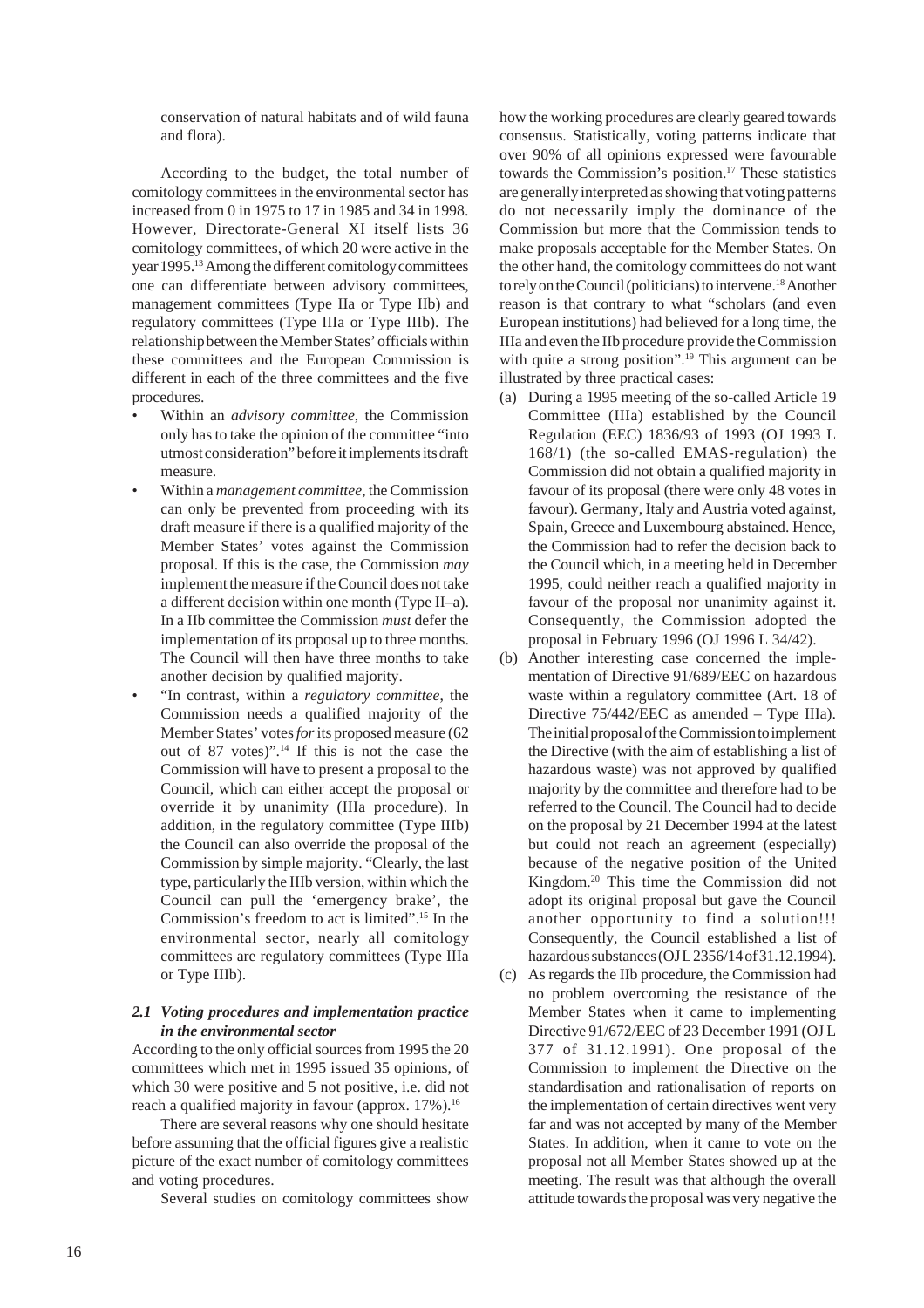remaining Member States could not reach a negative opinion. Consequently, the Commission implemented its proposal.

The voting patterns in the above-mentioned cases indicate that the impressive record of consensual voting behaviour does not necessarily mean that there are no conflicts between the Member States and the Commission within the committees. The voting practice in the environmental sector shows however that the position of the Commission is stronger than expected even in policy fields (such as the environmental sector) where the vast majority of committees are regulatory ones. On the other hand, the Member States seem for a long time to have neglected the problem of the Council having to vote unanimously against a Commission proposal in the case of a IIIa procedure (if the committee has not approved it beforehand).

## *2.2 The secret life of comitology or the problem of intransparency and complexity*

Much of the administrative and policy-making work of the Community has, until very recently, been characterised by secrecy. Working documents and protocols of committee sessions have rarely seen the light of day and it has been very difficult for researchers to gain access to internal committee documents, either from the Council or the Commission. Together with the immense complexity of the various procedures, this in no way creates the transparency which is supposedly one of the main new objectives of improving EC legislation. Sometimes even those experts who represent their countries in these committees have difficulty in identifying the exact type and form of the committee. There are various possible reasons for this:

#### *• The different committees meet together*

Lots of committees meet together on matters in which they have a common interest and common competences. For example, Article 1 of the rules of procedure for the "Habitats Committee" (92/43/EEC of 21 May 1992) provides for joint meetings with the scientific and technical committee for the purposes of modifying Directive 79/409/EEC on the conservation of wild birds. The same procedure is foreseen in the Committee set up under Directive 91/676/EEC of 12 December 1991 and the Urban Waste Water Committee 91/271/EEC of 21 May 1991 (as authorised by Article 9 of Council Directive 91/676/EEC).

#### *• The committees established by the budget do not meet at all*

One interesting case is that of the Drinking Water Directive 80/778/EEC,<sup>21</sup> Articles 14 and 15 of which set up a committee to deal with the adaptation of the rather unimportant Annex III. Because of its limited competences, the committee never convened, although in the Community budget it is listed as a IIIb committee (with a budget of ECU 10,000 for the financial year

1996). In the actual text of the Directive however the committee is not defined as a IIIb committee. The Commission proposal – not yet adopted by the Council – to revise the Drinking Water Directive now provides for the creation of a IIb committee.22

#### *• The same committee may be allocated tasks by several legal acts.*

Most of the legal acts in the environmental sector decided on by the Council make provision for the establishment of a comitology committee. However, it appears that very often one committee is allocated the task of implementing several legal acts.

In the air sector for example, the regulatory committee (IIIa) set up under Directive 96/62 EC of 27.9.1996 has implemented Directive 80/779/EEC, Directive 82/884/EEC and Directive 85/203/EEC. Furthermore, the regulatory committee (IIIa) in Directive 79/113/EEC decided on the implementation of 7 legal acts.

In the waste sector, a single comitology committee (the waste committee set up under Directive 75/442/ EEC, as amended) exercises implementing powers for the most important aspects of the Community's waste management policy. Despite this impressive concentration of power within one committee, evidence has shown that committees are even more important in the case of other European Union policies. In the food sector for example, some 35 directives and regulations make reference to the Standing Committee on Foodstuffs. In his analysis of the food sector, Falke has identified 117 different groups of tasks.23

#### *• The committees change their nature when it comes to voting on a certain proposal*

Very often, comitology committees only exist when it comes to the vote on a formal proposal. Representatives of European interest groups are generally invited to participate in committee sessions. The same applies to environmental groups, though they are rarely present. In some cases (such as the case of the Article 19 Committee of the EMAS regulation) the committee acts as an advisory committee as long as it is composed by various groups. The comitology committee only exists when it comes to a formal vote and even then only national delegations are allowed to participate.<sup>24</sup>

This mixture of working group and comitology committee sometimes makes it very difficult for national civil servants to know when they have to act as a representative of a Member State within a comitology committee and when as an independent national expert.

#### *• The committees may set up information exchange groups and technical sub-groups*

Nearly every rule of procedure of the different comitology committees allows for ad-hoc groups, technical groups or informal groups to be set up or for experts to be invited to discuss special technical issues. The IPPC – Comitology Committee is supplemented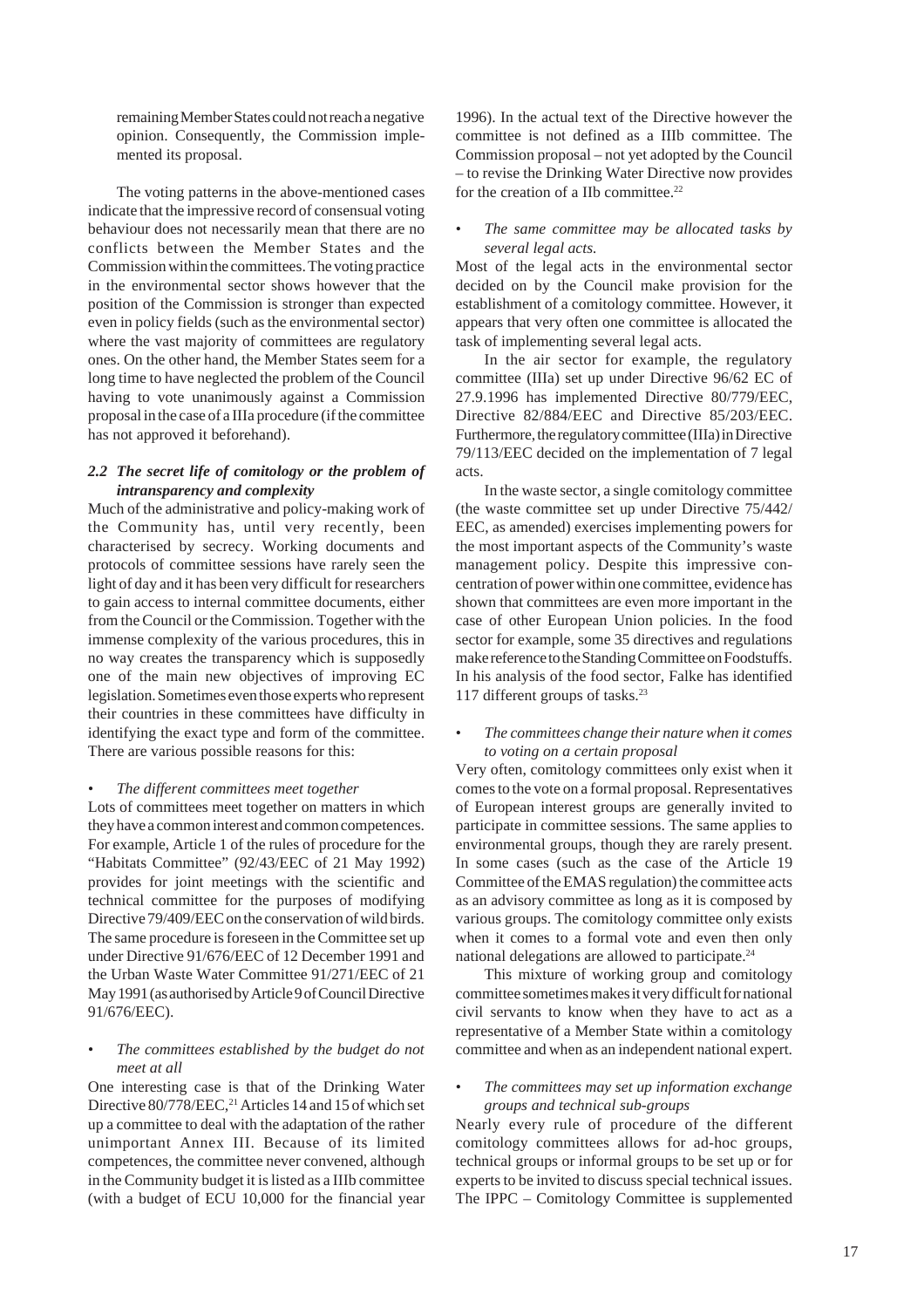with an IPPC Information Exchange Forum and by Technical Working Groups. Furthermore, Article 10 of the Rules of Procedure provides the option of inviting experts. For some representatives these distinctions between the different groups (committees, technical groups, scientific groups, etc.) are not very clear especially in view of the fact that they sometimes meet at the time or on the same floor.

## **3. Negotiating comitology – the power struggle between the institutions**

#### *3.1 Difference in opinion as to what sort of committee to set up*

There is regular disagreement as to the appropriate committee procedure, with the Commission and the Parliament favouring advisory and management committees and the Council generally favouring regulatory committees. The Council's stance ensures that the Member States have the chance of having some influence on the proceedings. As a rule, the Commission itself proposes advisory committee procedures for the exercise of implementing powers under Article 100a TEU.25 For proposals not relating to the Internal Market it is also possible to envisage a IIa, IIb or even a IIIa committee. The choice between these types depends on the type of measure to be adopted and the requirements of the sector in question. For example, in its proposed directive on the new water framework directive, the Commission has proposed a IIIa procedure.<sup>26</sup> Yet once a common position with the Parliament and the Council has been achieved, it seems to be quite arbitrary as to what type of committee is finally set up under the committee procedure of any given directive.

## *3.2 The problem of the Council delegating implementing powers to itself –Directive 91/414/EEC*

Furthermore, within EC environment law it is not always clear on what basis the Council confers or does not confer implementing powers on the Commission. In those cases where the Council has assumed implementing powers for itself and acted in the absence of formal parliamentary participation, it has been tempted to circumvent previous legislative decisions. This happened when, in the context of the implementation of the Pesticide Directive 91/414/ EEC, the Council approved the infiltration of pesticides in groundwater at a rate which went beyond the limits set by the Drinking Water Directive.

The Parliament protested against the continued procedure for the implementation of this directive and, consequently, the Court of Justice annulled the Council Implementation Act 94/43/EC of 27 July 1994, in case C-303/94 of 18 June 1996. The Court held that the Council could not be required to draw up all details of regulations or directives. It was therefore sufficient for only the essential elements of the matter to be dealt with to have been adopted in the legislative process. On the other hand, the Court held that the implementing directive did not respect the provisions enacted in the basic

directive and that the provisions of the contested directive had been amended without the Parliament having been consulted. Consequently, the Court decided that the Parliament's prerogatives had been violated and that the directive therefore had to be annulled.

## *3.3 The power struggle between the Member States in the Council*

Finally, there is no general agreement within the Council as regards the setting up of a certain comitology procedure.

In the case of the amendment of the Drinking Water Directive 80/778/EEC, in an early draft proposal of 1994 the Commission proposed a IIb Committee for the implementation of annexes II and III. Later on, in its official proposal 94 (612) the committee procedure was changed into a IIa one. In its first reading, the Parliament made an amendment and asked to be informed and formally involved in the implementation of the Directive according to the comitology procedure (a reference was made to the Modus-Vivendi (OJ C 102, 4.4.1996) in the text). This request was rejected by the Commission in its amended proposal 97(228) in which – interestingly! – the Commission proposed that the Parliament be only informed (according to the Plumb-Delors Agreement) about the implementation of the Directive.

The positions of the various Member States concerning the committee procedure varied considerably. In the Council Working group of 12 September 1997, only the United Kingdom agreed on a IIa Procedure whereas Germany and Italy preferred a IIb procedure. Denmark requested a IIIb procedure. All of the other Member States reserved their opinion. Later on in a Council working group of 10 October 1997 the Dutch chair suggested that a IIb procedure be set up. However, the Commission insisted on a IIa procedure. Austria was now asking for a IIIa procedure to be set up and France even for a IIIb procedure. Finally, in December 1997 the Council was able to agree on a IIb procedure. However, in its second reading the European Parliament again made reference to the Modus Vivendi of April 1996 and requested the introduction of a completely new type of comitology procedure in the text. In addition, it asked for the committee to meet in public, to publish the agenda two weeks in advance and to publish the minutes for the meeting.

At the time of writing, the Council has not yet reacted to this new proposal (see Table 1) .

## **4. Composition of committees and rules of procedure**

In general, all comitology committees in the environmental sector are composed of two governmental experts per Member State, although the wording of the texts and the rules of procedure do not oblige the committees to be exclusively composed of governmental experts but also allow private and scientific experts. The rules of procedure of the Urban Waste Water Committee allow each Member State to be represented by no more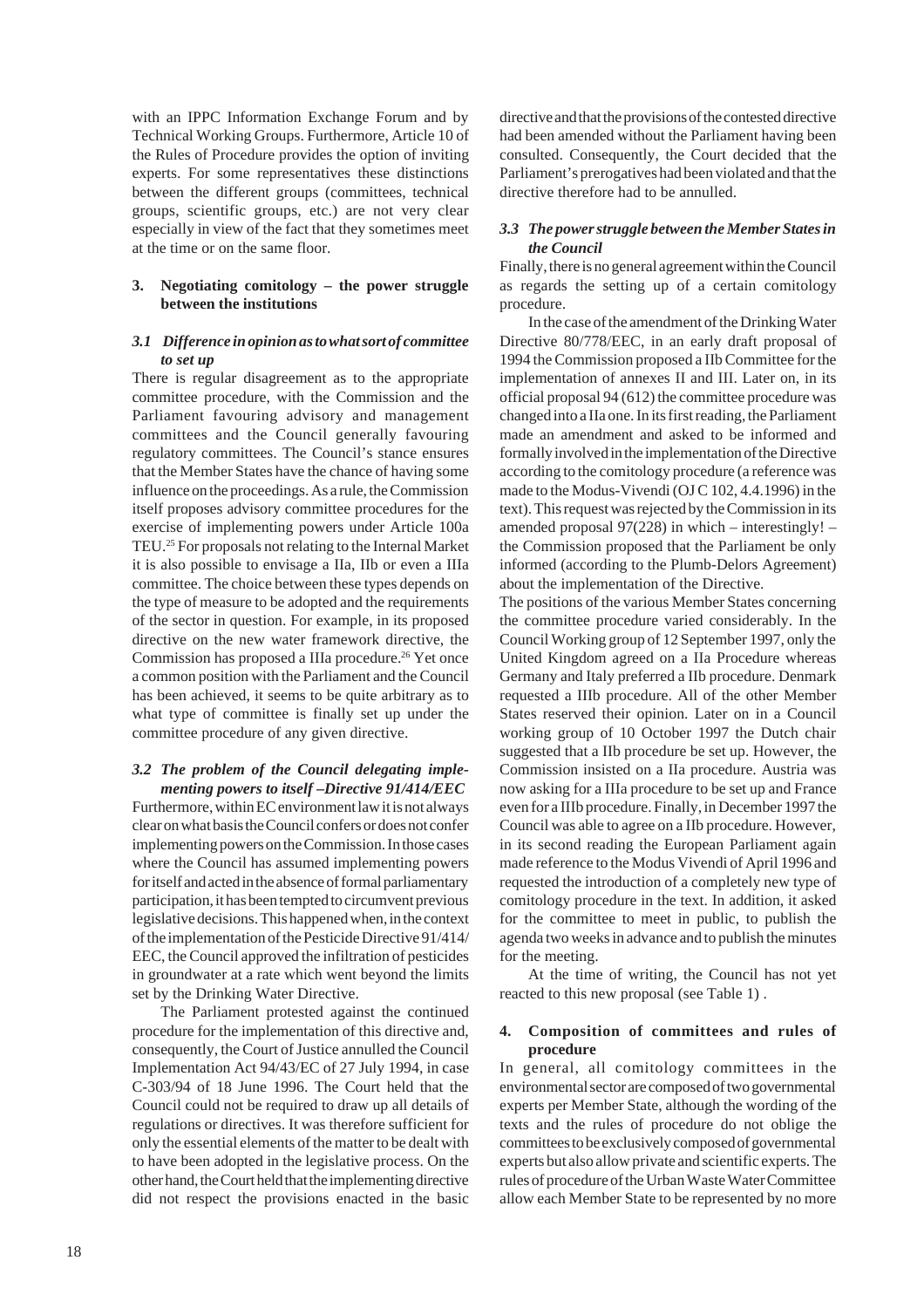than 4 officials. Contrary to this, Article 6 of the rules of procedure of the IPPC-Directive allow each Member State to send one representative to the Committee (the Commission only pays the costs of one representative). In addition, whilst one would expect national civil servants to be members of the comitology committees, this is not always the case. Committees may include "representatives of the Member States", "highly qualified persons", "experts" or "experts from the private sector". As regards the composition of the committees, one has to bear in mind the distinction between comitology committees and scientific committees, whose task is mainly to advise the Commission and the comitology committee on the implementation of certain aspects. In the environmental sector, the most important scientific committee is the Scientific Committee for Toxicity, Ecotoxicity and the Environment. Its members are exclusively scientists from institutes and universities who are appointed by the Commission (Decision 97/ 579/EC of 23 July 1997).<sup>27</sup>

Generally, the rules of procedure on the composition of the committees merely give a rough idea of who is to represent the Member States, which agendas are to be discussed or which formal rules of procedure are to be followed. The rules of procedure allow lots of committees to create subgroups composed of independent experts and lobbyists. The members of the committees are generally appointed by national administrations, although in some cases they are appointed by the Commission (Art. 4 of Decision L 105/29 of 26.4.1988). The committees usually meet at the Commission's headquarters in Brussels (Borchette-building) or Luxembourg (Plateau Kirchberg), although exceptions to this are possible (Art. 9 of OJ L 105/29 of 26.4.1988).

The Commission's duties as regards convening the meetings, the time limit for distributing the agenda and materials to the Member States are very different and depend on the rules of procedure of the respective committee. The rules of procedure of the Habitat Committee for example require that the agenda and materials be sent out 21 days before the meeting, in special cases 10 working days, in the case of the Urban Waste Water Committee this is 35 days (Art. 3 RP), in special cases 21 days, and the LIFE Committee (Regulation 1973/92 of 21.5.1992) and the draft proposal for the IPPC-Committee both specify 35 days in advance (Art. 3), in special cases 10 days and 14 days respectively. As regards time arrangements, in case C-263/95 of 10 February 1998 the Court of Justice ruled that the deadlines stated in the rules of procedure must be respected by the European Commission (and therefore that there is no possibility of shortening the period of notice without the approval of the Member States). Furthermore, the Court ruled that the Member States should have the necessary time to study the documents, that these documents should (also) be sent to the Permanent Representatives of the Member States (and not only to the members of the committee) and that they should be drafted in the language of each State.<sup>28</sup>

## **5. The Council and the scope of delegation powers in the environmental sector**

In the environmental sector, the Council has for a long time attached great importance to regulating matters itself in the legislative process as much as possible (such as timetables and annexes in the directives 70/220 EEC, 76/769 EEC, 70/157 EEC, 76/464 EEC etc.), primarily because the powers of the Parliament were previously only of a consultative nature. In some very sensitive areas (such as in the case of the implementation of Annexes I to V in Directive 92/43/EC on the conservation of natural habitats and of wild fauna and flora), the Council has assumed implementing powers for itself (without stating in detail why it was doing so). In the case of Directive 76/464/EEC on dangerous substances discharged into the aquatic environment, the Council did not delegate any implementation powers. In addition, no committee was set up in the basic text of Directive 76/ 464/EEC. As a consequence, very little has come of the further amendment and implementation of Directive 76/464/EEC. So far, emission limits and environmental quality standards have been laid down for only 18 of the 130 priority "black substances" in altogether 6 Council directives.<sup>29</sup> After the last amendment of this directive, no further measures were taken, probably because after the ratification of the Single European Act the Council had to decide by qualified majority (Art. 100a of the Treaty establishing the European Community).

This is a very poor result, particularly in view of the fact that no less than 1500 dangerous substances qualify for inclusion on the "black list" of the directive. This very slow decision-making process can be explained by the fact that it was the Council of Ministers who always had to amend the directive in the legislative process. On the other hand, it was not possible to speed up the procedure because no committee was laid down in the basic act 76/464/EEC. Furthermore, following the ratification of the Maastricht Treaty in 1993, the Council required the involvement of the Parliament and qualified majority voting (according to the co-decision procedure) if it wanted to amend the directive and to include a comitology procedure. There was apparently never enough political will to do so. The Commission now intends to include Directive 76/464/EEC and its implementation acts in the new water framework directive (COM (97) 49, OJ 184/97).

Despite these examples, it has become clear in the nineties that the Council's practice of assuming the responsibility for regulation as much as possible has come to an end. It now seems to be the case that the Council generally delegates very broad powers to the Commission, mainly to relieve its own workload (such as in the case of Directive UVP 85/337, the Nitrate Directive 91/676 or the Urban Waste Water Directive 91/271), or in order to escape the growing influence of the Parliament in the legislative process. The latter argument is supported by the empirical findings of Dogan who shows that in the period 1987-1995 a comitology committee was set up for only 16.7% of all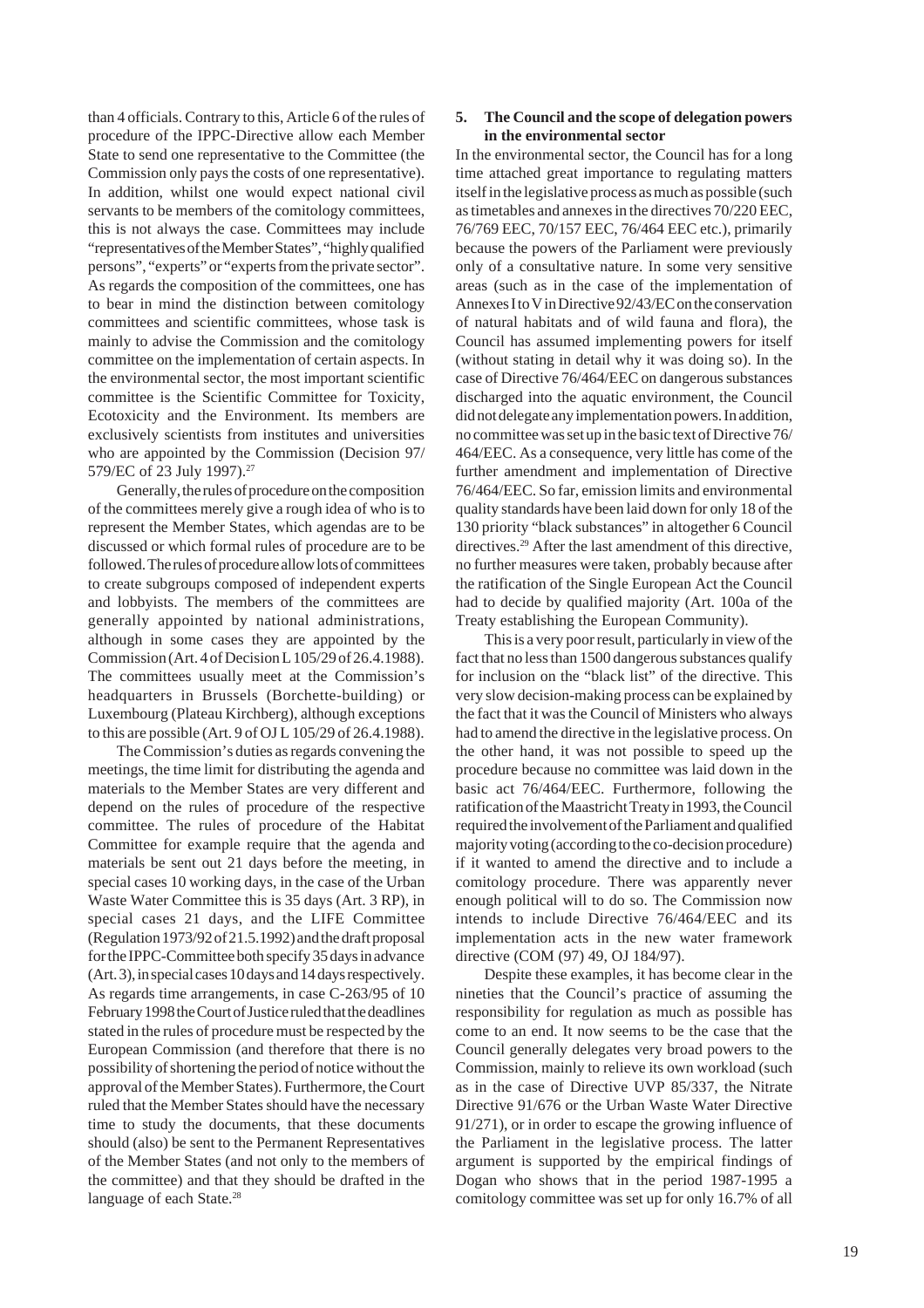the legal acts decided according to the consultation procedure. On the other hand, in those cases where the cooperation and co-decision procedure were applied, a comitology committee was established for 49.6% of all acts.30 Only in some cases is the Council not willing to delegate broad powers (such as in the case of Directive 96/61/EC on integrated pollution prevention and control).

It has been shown over the last few years in particular that the basic legal texts of the Council often use an exceptional amount of vague legal concepts and offer derogation clauses for the national systems. Using wording such as "the Member State may adapt to technical process the directive" the European legislator therefore does not clearly delimit the delegation of implementing powers. On the other hand, this practice gives the Commission broad powers of implementation by means of the comitology committees.<sup>31</sup>

#### **6. Comitology and the quality of the legal acts**

From the point of view of the national administrations charged with applying the legal acts, constant adaptation, amendment and implementation – as in the case of Directives 67/548/EEC, 70/220/EEC and 76/769/EEC – contributes considerably to the fragmentation of law and poses immense problems for the civil servants in the Member States who have to implement and apply them.<sup>32</sup> A good example of this is Directive 67/548/EEC. The Commission, in its 14th report on the control of the application of Community law, had to admit that the Member States had difficulty in keeping up with the constant amendments to the directive and incorporating the technical adaptations into their legal systems.<sup>33</sup> The Commission has adapted Directive 67/54834 to technical progress 17 times. The Council itself dealt with the technical adaptation twice because the Commission proposal was blocked by the implementation committee on the eighth and eleventh adaptation to technical progress of the Directive. Furthermore, the Council itself adapted the Directive to technical progress several times and amended it seven times. The last time Directive 67/548 was amended completely was the seventh amendment (Directive 92/32). All in all, this Directive has been amended and adapted 27 times.<sup>35</sup> In order to improve the situation, the Directive is now in the process of consolidation (almost 2000 pages long).

The Council also amended Directive 76/769 EEC<sup>36</sup> on restrictions on the marketing and use of chemicals 16 times, mainly by enlarging or altering the annexes to include certain substances (for example by means of the well-known PCP Directive 91/173). Directive 70/220/ EEC on the approximation of the laws of the Member States relating to measures to be taken against air pollution by gases from positive ignition engines of motor vehicles<sup>37</sup> was implemented by the Commission twice and amended by the Council seven times (including Council Directive 74/290/EEC<sup>38</sup> which had to be decided upon by the Council because the comitology committee blocked it).

However, the greatest problem is still that many rules appear to overlap one another. In this respect it still has to be seen whether especially the Directive 96/61/ EC on integrated pollution and control and the proposed new Water Framework Directive (COM (97) 49 final) might help in the future. More generally, from the point of view of legal clarity it would seem necessary to publish an updated version of the implemented basic act with every implementation act.

Finally, the clarity, and therefore applicability, of the provisions in the annexes is decreasing rapidly as the number of changes increases. The reason for this is that the changing legal act often mentions only the change in the annex itself, and not the complete new version of the annex now applicable. Therefore, one has to obtain an overall view of all changing legal acts and make a comparison in order to be able to understand the technical provisions of the annex.

#### **7. Conclusion**

The concept of the separation of powers and democracy in general has been developed for the classical and sovereign national state but not for international organisations such as the European Union. The famous judgment of the German Constitutional Court on the Treaty of Maastricht was a good illustration of how many difficulties are involved in defining democracy in a "denationalised world".39

International organisations continuously gain competences and decision-making powers without creating well-developed democratic structures at the same time. Furthermore, international organisations and agencies lack public identification and support because of their technocratic decision-making procedures and geographical distance from the citizens. The German Constitutional Court has therefore invented the artificial notion of "Staatenverbund" (somewhat more than a confederation and somewhat less than a federation of states) in order to define the European Union. This term is trying to identify an organisation which is not a federal state (and will probably not develop into one) nor a typical international organisation.

Both the Member States and the European Institutions seek to balance their interests and powers in this "Staatenverbund":

As regards comitology, the Council of the European Union is happy with the current structure because it means that the "overloaded" Ministers do not have to decide on every detail in the legislative process. The delegation of wide implementation powers to the comitology committees does not pose a threat to national sovereignty because the large number of regulatory committees guarantees that the national administrations may – if they want – exercise a maximum of control over the implementation activities of the European Commission. Furthermore, the more powers the Council delegates, the more the Ministers of the European Union can escape from the growing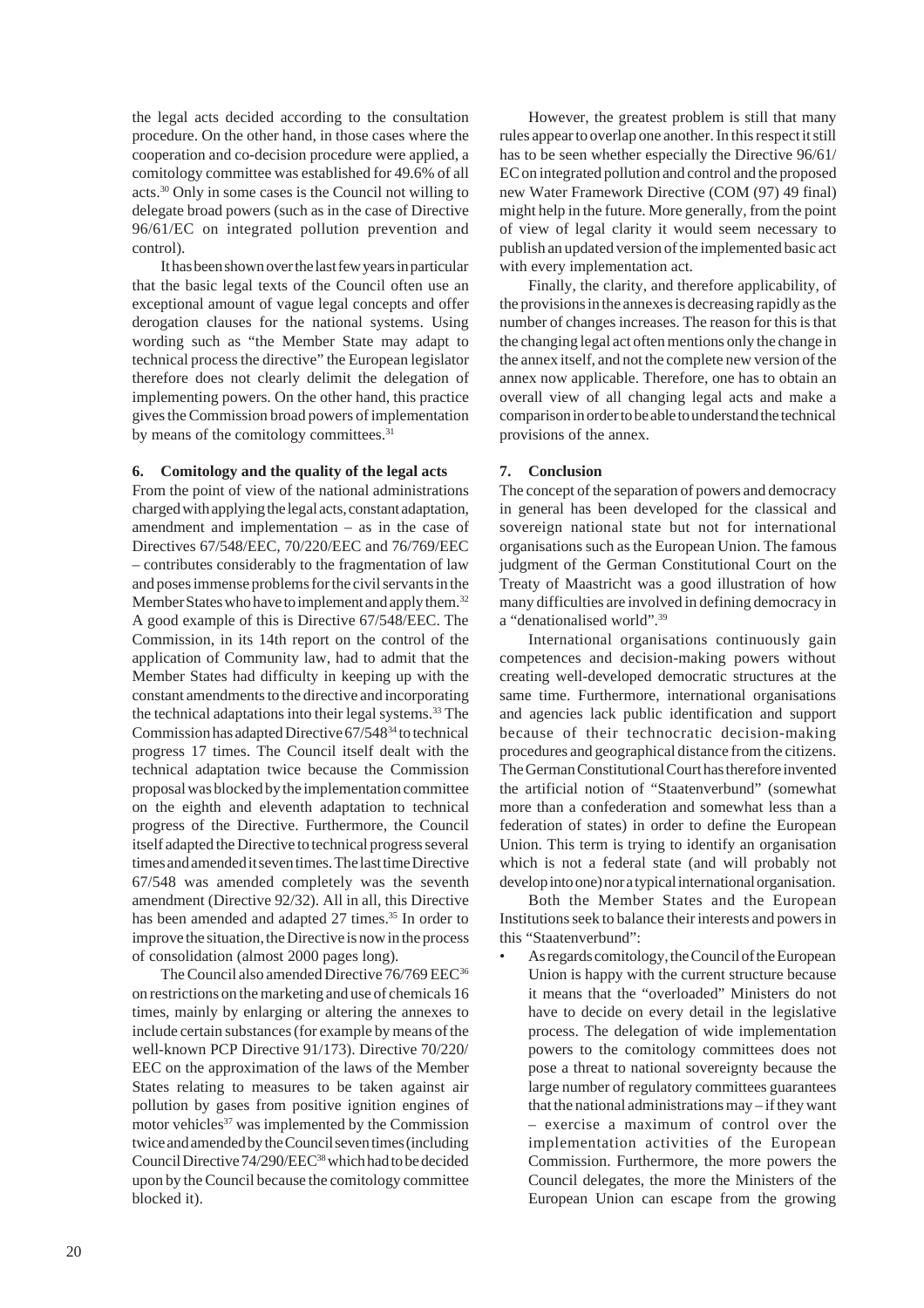influence of the European Parliament in the legislative process.

- The European Commission is happy because the Council – in order to discharge itself from its heavy workload – has been tempted to delegate very broad implementation powers to the Commission. Furthermore, despite some difficulties the negotiation style in the comitology committees seems to be more consensual and the Commission can push through most of its proposals. Furthermore, the large number of IIIa committees within the environmental sector guarantees that the Commission's proposals can be overridden only by unanimity in the Council (in the case that the Commission does not get 62 votes in favour of its proposed measure).
- The European Parliament has certainly been unhappy for a long time as it was excluded from all implementation activities. Nowadays, things have changed gradually because both the European Commission and the Council have – since the signing of the Treaty of Maastricht – been under more and more pressure from the Parliament and they have already made concessions to the European Parliament.<sup>40</sup> However, these concessions are of an informal nature. The new proposal of the European Commission $41$  (with the objective of reforming the provisions of the Treaty relating to implementing measures) is very ambivalent in this respect and provides a greater informal but not necessarily a greater formal role for the European Parliament. It firstly proposes that the Parliament should be informed of committee proceedings on a regular basis. Secondly, if the Commission does not receive a qualified majority for its proposal in the regulatory procedure, it *may* present a proposal. Only in this case will the Parliament be formally involved according to the Treaty provisions (e.g. Artt. 189c and 189b TEC). As the Commission is not legally obliged to do so, the question remains whether it will present a new proposal. Only if the Commission presents a proposal will the role of the European Parliament increase. It will then be a question of whether this proposal of the European Commission will be acceptable to the Council of Ministers but especially to the European Parliament.

Comitology shows that academic questions such as whether Europe might move towards more federalism or intergovernmentalism are highly abstract debates. The present characteristics of European integration are dominated by the growing influence of the European and the national executives in the policy-making process of the EU (within the broader context of the growing influence of "experts" in international organisations in general). With this in mind, one could say that the growing importance of the European integration process is developing in parallel with the growing influence of the Member States in "Brussels"42 and at the same time

the impact of "Europe" in the national administrations. This can best be illustrated by the growing number of comitology committees (in the environmental sector) whose decisions have an enormous impact on the national legal, political and economical systems of the Member States. These committees guarantee that the Member States have resort to considerable "blocking power" against the Commission in the executive process. On the other hand, regulatory committees have not hindered the Commission to push through the vast majority of its proposals.

A more profound controversy surrounds the fact that "comitology" touches upon an elementary aspect of Community law, namely the institutional balance. More generally speaking, the balance of power between the institutions and the Member States, and between the institutions themselves, has altered in significant ways.

Criticising this reality would mean offering an alternative. But what would be this alternative be? Regulating in the legislative process as detailed as possible (and consequently giving more powers to both the Council and the European Parliament?) or delegating even more powers to agencies and standardisation bodies? None of the two solutions would seem to respond to the problem.

The Council and the European Parliament have neither the political will, the expertise, nor the structure to decide alone on detailed legislative and/or implementation acts.

As regards the proposal to delegate more powers to agencies, in its Meroni decision the ECJ<sup>43</sup> set up obstacles to the decision-making powers of regulatory agencies. The delegation to standardisation bodies would lead to even more intransparency and decisions would be left to experts and interest groups.

Obviously the issue of committees and comitology needs a combined (and not separate) answer to the question as to how the European Union addresses the question of effectiveness, efficiency, transparency and – within this context – democracy.44

As regards the question of effectiveness, one might say that the fact that European and national experts rather than politicians take the decisions might be good for the overall state of the environment because politicians are not experts and cannot judge important technical questions. Therefore, politicians and diplomats should decide only on the essential questions. On the other hand, some observers argue that the system of committees should be seen as enhancing the effectiveness and efficiency of the Community's institutional structure in that it provides a link between the Member States and the Community administrations. The development of networks and the involvement of national experts in the implementation process at European level should have a positive effect on the implementation of EC environmental law.

Although this observation is certainly true, the complexity of the different committees ranging from advisory committees to regulatory committees (Type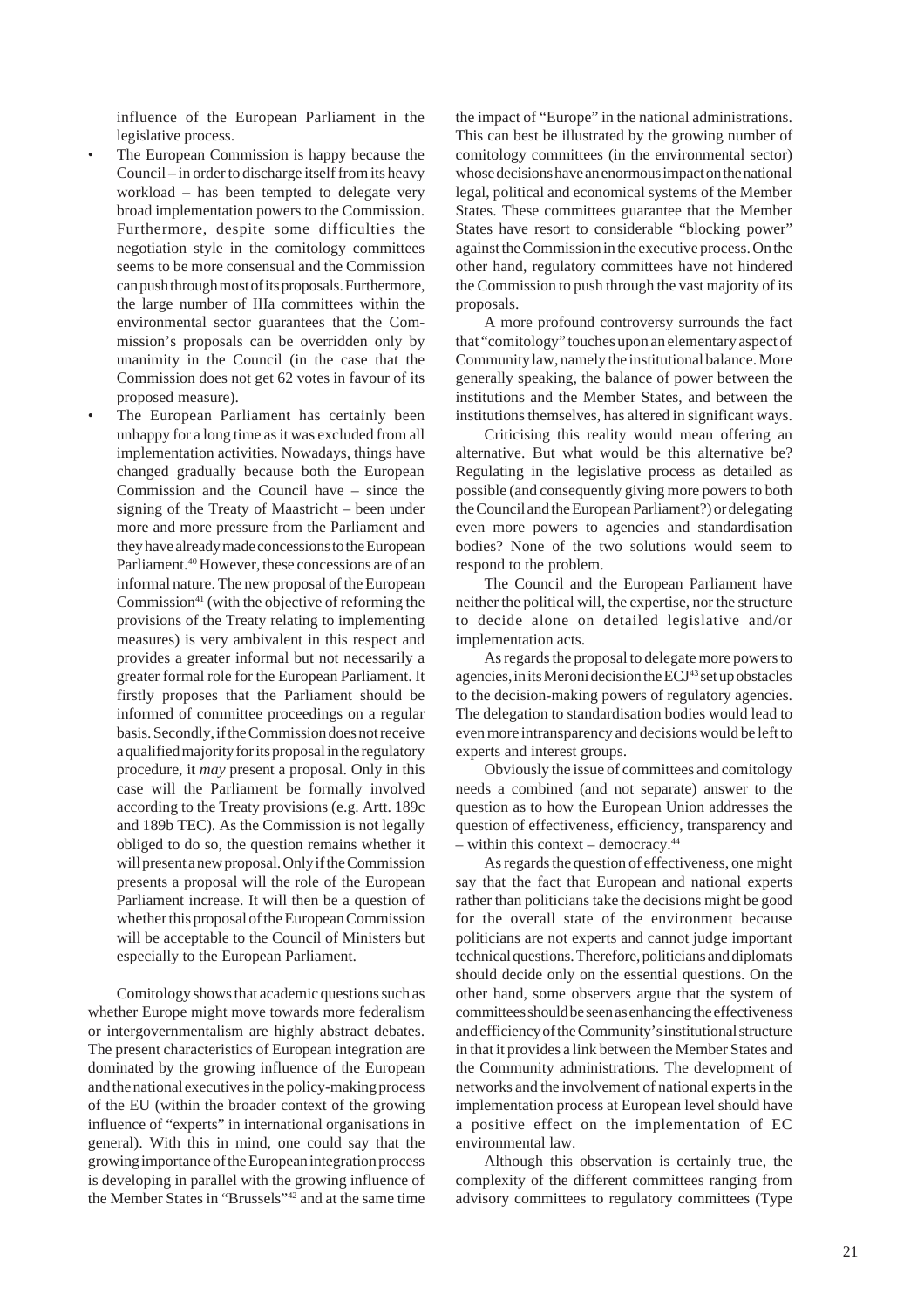IIIb) and the various complicated procedures could be seen as a bureaucratic mechanism which is robbing the Community decision-making process of its last vestiges of democratic accountability. Democratic legitimation therefore needs reinforcement. But how? Whilst during the seventies and eighties commentators on the "democratic deficit" of the EC almost unanimously supported the strengthening of the European and the national parliaments, the focus has meanwhile shifted to one of activating the citizens, decentralising powers and the access to the courts, enabling access to documents and information, opening up the meetings of the Council of Ministers, etc.45

This shift of attention is important as the future will very much depend on the question how international organisations can be made visible, accountable and transparent to the citizens. In the European Union the element of transparency, or rather, the lack of transparency, is a moot point when it comes to comitology. At least one (very modest) proposal to increase transparency would be to "streamline" the hundreds of different rules of procedures and provide for clearer and standardised rules of procedures. Furthermore, the Commission should publish an overview of the different types of Committees in the environmental sector, their composition, tasks, competences etc. Especially in the field of comitology, a comprehensive guide should be published explaining in which cases which committees assume the function to implement several acts (like the "Art. 18 Committee" in the waste sector) and in which cases they act as an advisory committee, a management committee (type a or type b) or a regulatory committee (type a or type b). Furthermore, in those cases where the comitology committees create sub-groups these groups should be composed beside the representatives from (industrial) lobby groups as well of experts from environmental NGOs.

If international organisations continue to develop intransparent technocratic decision-making processes, they will increasingly loose public support. On the other hand, the citizens have to become active themselves (why not together with the parliaments) at international level and develop "their" concepts for international organisations. Who knows, in ten years' time there may be mass demonstrations against the decision-making procedures in global institutions.

#### *RÉSUMÉ*

*La comitologie ne désigne en aucun cas ce que la simple analyse du mot pourrait laisser supposer. Il ne s'agit pas d'une science des comités, mais d'une pratique très réaliste et complexe permettant aux exécutifs nationaux et européen de décider sur de nombreuses questions techniques. Au regard du fonctionnement du pouvoir exécutif au sein des Etats, un tel système peut apparaître comme le triomphe de la bureaucratie au détriment de la démocratie. Cet article essaie d'analyser la* *comitologie dans le domaine de la politique de l'environnement.*

#### **\_\_\_\_\_\_\_\_\_\_\_\_\_\_\_\_\_\_ NOTES**

- <sup>1</sup> Beck, U. (Ed.), *Politik der Globalisierung*, Frankfurt am Main, 1998, p. 32.
- <sup>2</sup> 35% of all legal acts in Denmark are of EU origin, 50% in the Netherlands and Germany, 80% in the UK and up to 95% in Portugal, Greece, Italy and Spain. See: Demmke, C., Bremser oder Vorreiter? – Deutsche Umweltverwaltung und europäische Umweltpolitik, will be published in: Die Verwaltung 1/99.
- Lamport, C./Lughofer, S., Keine Angst vor Brüssel, Wien 1995, p. 56.
- <sup>4</sup> Winter, G., "Reforming the sources and categories of EC legal acts: A Summary", in: Winter, G. (Ed.), *Sources of European Union law*, Baden-Baden 1995, p. 23.
- <sup>5</sup> See very detailed: Schmidt-Aßmann, E., "Verwaltungskooperation und Verwaltungskooperationsrecht in der Europäischen Gemeinschaft", *Europarecht*, No 3, 1996, p. 270 et seq.
- <sup>6</sup> European Commission, *General Report on the Activities of the European Union 1997*, Brussels/Luxembourg 1997, pp. 450-451.
- Wessels, W., Comitology: fusion in action. Politicoadministrative trends in the EU system, *Journal of European Public Policy*, June 1998.
- See the concept of the Policy Cycle: Windhoff-Héritier, A., *Policy-Analyse*, Frankurt/New York, 1987; Pedler, R.H./Schaefer, G.F. (Eds.), *Shaping European Law and Policy: The Role of Committees and Comitology in the Political Process*, Maastricht 1996.
- <sup>9</sup> European Commission, SEC (96) 2371 of 13 December 1996.
- <sup>10</sup> Case C-212/91, Judgment of 25 January 1994, ECR 1994, p.I-0171.
- <sup>11</sup> See Pedler, R./Schäfer, G. (Ed.), *Shaping European Law and Policy*, op.cit.
- $12$  These figures refer only to the environmental sector in the strict sense of the term. This means that animal protection and consumer protection are excluded, as well as the legal acts decided within the EURATOM Treaty. Furthermore, this number does not include all the international conventions concluded by the EC.
- <sup>13</sup> European Commission, Directorate-General XI, Interinstitutional Relations*, List of Committees*, Brussels, 13 December 1996.
- <sup>14</sup> Schäfer, in: Pedler/Schäfer, op.cit. p. 14.
- <sup>15</sup> Schäfer, in: Pedler/Schäfer, op.cit, p. 14.
- <sup>16</sup> See: Euroean Commission, *Fonctionnement des Comités en 1995*, Brussels, 18 June 1996, p. 5. (Council Directive 74/290/EEC adapting Directive 70/220/EEC; Council Directives 87/432 and 90/517 adapting Directive 67/548/ EEC, Directive 94/31/EC implementing Directive 91/689, Directive 91/596 implementing 90/220/EEC Council Directive 96/21 adapting Directive 94/54).
- <sup>17</sup> J. Falke, "Comitology and other committees: A Preliminary Assessment", in: Pedler/Schäfer, op.cit, p. 139/140; J. Falke/G. Winter, "Management and regulatory committees in executive rule-making", in: G. Winter, *Sources and Categories of European Union Law*, Baden-Baden 1996, p. 567 et seq.
- <sup>18</sup> Wessels, W., "Comitology: fusion in action. Politicoadministrative trends in the EU system", *Journal of European Public Policy*, June 1998, p. 225.
- <sup>19</sup> Toeller, A.E., " "The Article –19 Committee" on the Regulation on the Environmental Managment and Audit Scheme", published in: van Schendelen/Pedler, *EU-Committees as influential policy makers*, Aldershot, p. 207-236 (forthcoming).